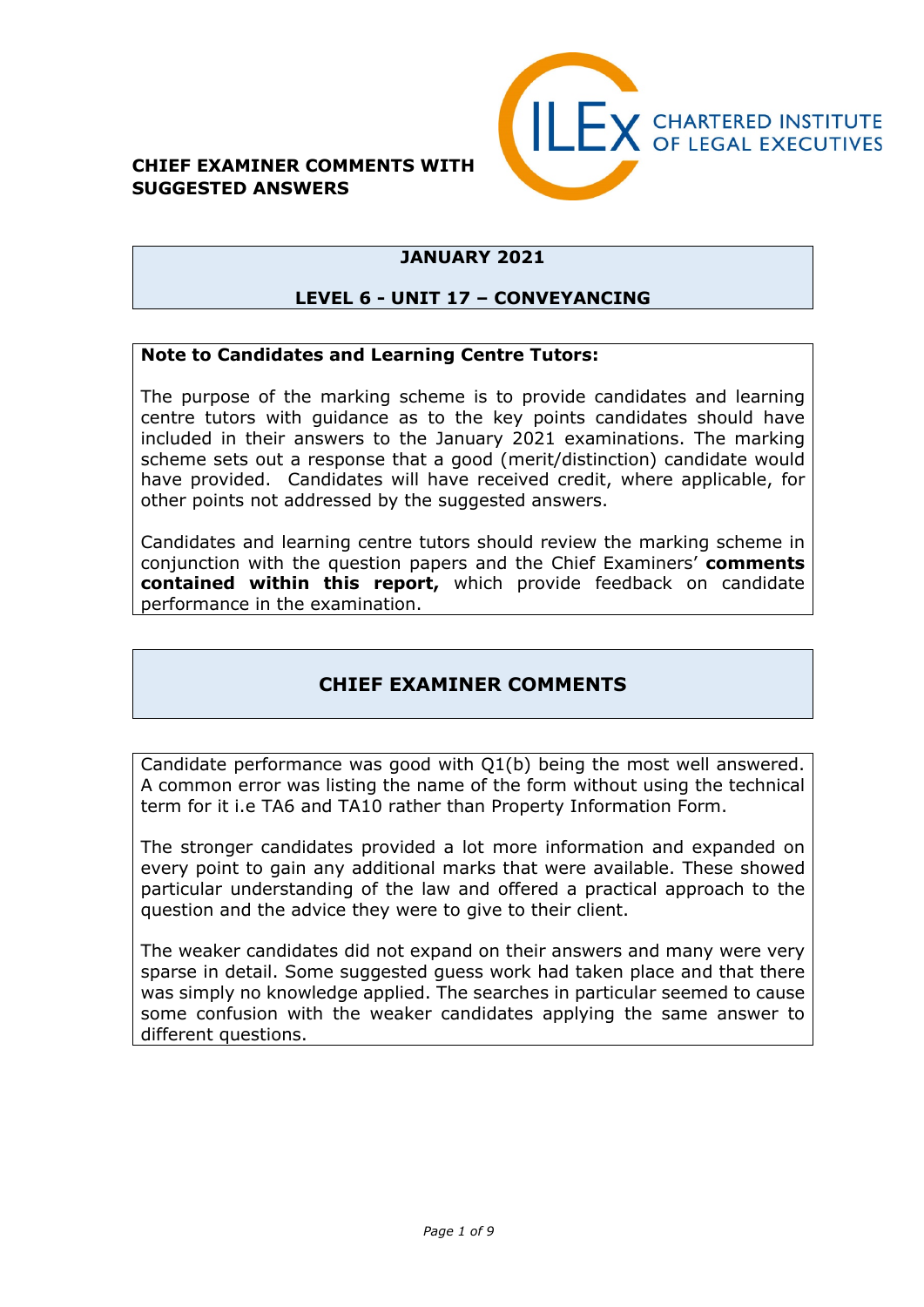### **CANDIDATE PERFORMANCE FOR EACH QUESTION**

#### **Question 1(a)** – Money Laundering

A lot of candidates explained what ID was required but failed to explain what Money Laundering actually was or referred to the incorrect legislation in their answer.

**(b)** – Documents to be included in contract bundle

Most candidates answered this question well, but marks were easily lost for not referring to the forms as their technical names (TA6, TA10) or for not advising that title information must be less than six months old.

**(c)** – personal indemnity covenant

Most candidates dealt with this well but did not embellish on what the clause would actually mean for the client, or that the contract needed to allow for this covenant to be included within the transfer via the special conditions.

#### **Question 2(a)** – Requisitions on title

Most candidates dealt with this well and identified the questions they needed to ask the other side in particular. A handful of candidates opted to answer as if requisitions meant searches, and this immediately caused confusion for the later question needing this response. A lot of candidates split the section 104 and section 38 agreements as two separate answers rather than as one.

**(b)** – Searches to be carried out

This was dealt with well by most candidates however many forgot to list their reason for choosing the search and simply listed them which is not what was asked of them.

**(c)** – Contaminated land

This was probably the most poorly dealt with question on the paper. Those candidates with a distinction really managed to handle this well however most candidates opted for an indemnity policy but did not explore any other avenue or what it meant for the client or lender.

#### **Question 3(a**) – Deposit as agent

Candidate performance was mixed for this question. A lot of candidates were able to compare agent and stakeholder deposits but did not expand on the risks or practical issues.

**(b)** – Simultaneous completion

Candidate responses were patchy in regard to this. Some candidates did not refer to the fact that the property was not ready for occupation and that they would need to split the transactions and 'break the chain'. Others did not seem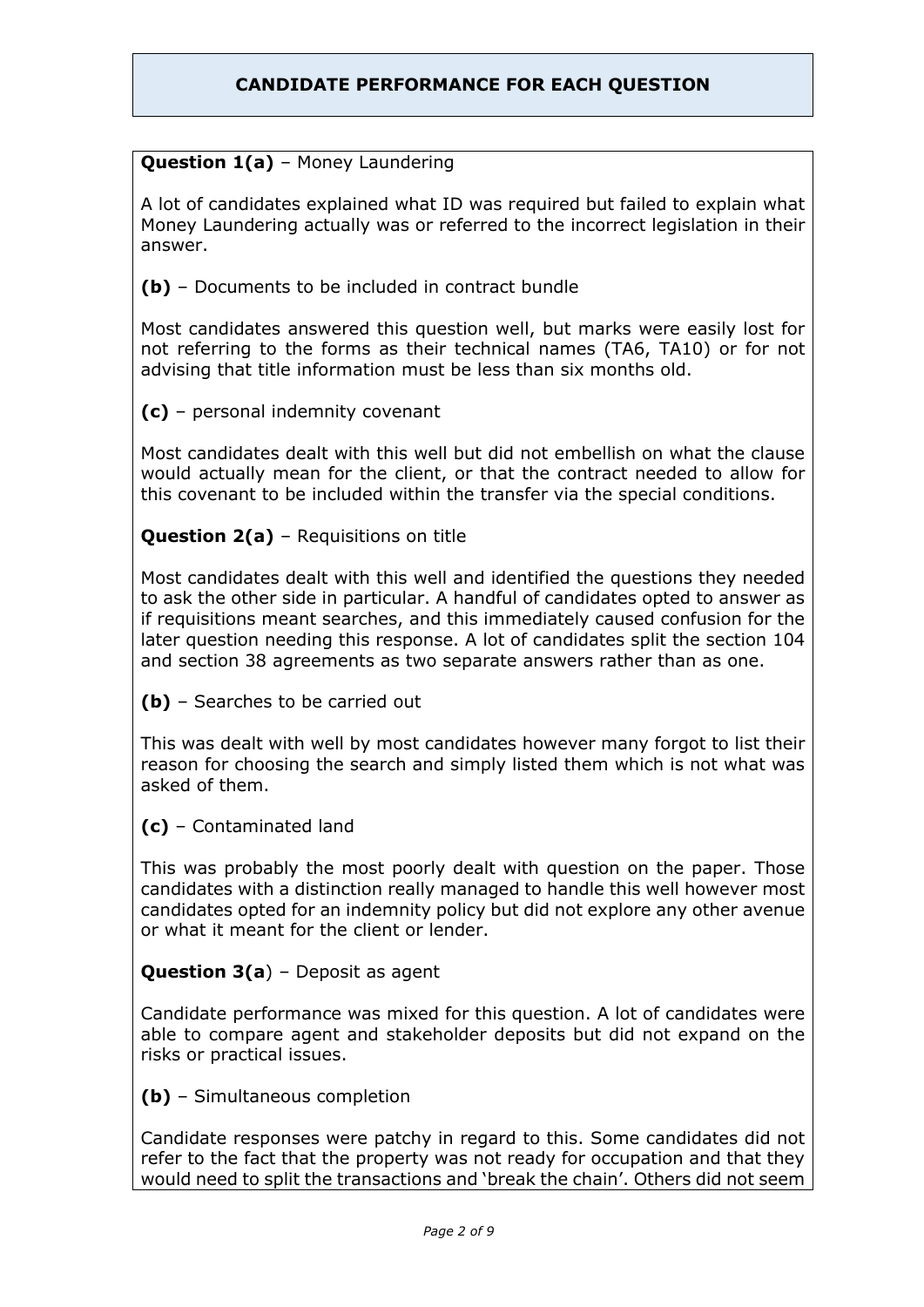to pick up on the fact that the sale would not just wait for the purchase in practice.

## **Question 3(c)** – Exchange of contracts

A lot of candidates wrongly opted for formula C or listed the formulae without actually deciding on a method for exchange. This was not necessary as it did not achieve any additional marks for the candidate. Many calculated the deposit incorrectly or did not factor it into the process at all and many did not refer to the documents needing to go across to the other side the next day.

## **3(d)** – delayed completion

This was poorly answered by a lot of candidates. Many missed the mark entirely and started talking about serving notice etc., without looking into the actual practicalities of the situation. Not many candidates suggested waiting the 48 hours to see if the transaction was resolved and did not explore the related transaction and implications.

### **Question 4(a)** – Undertakings

Candidates gave either very strong answers that gained almost every mark or were very poor and simply listed one or two completion tasks. Some candidates did not know what an undertaking was, and a few relied on guess work.

**(b)** – pre completion searches

Nearly all candidates identified the K16 and OS2 needed. A lot of candidates lost marks for failing to mention the priority period was in working days and confusing the applicant and the firm. A noticeable number of candidates had completely different timescales for the priority searches, notably 14 days, and many failed to identify both companies when undertaking their searches. Candidates would refer to one or the other, but not which, and this lost them an additional mark.

#### **SUGGESTED ANSWERS**

#### **LEVEL 6 - UNIT 17 – CONVEYANCING**

#### **Question 1(a)**

The Money Laundering Regulations 2017, SI 2017/692 (**MLR**) require every conveyancer involved in a property transaction to take sufficient steps to prevent money laundering by verifying the identity of their client and the source of their funds. Money laundering occurs where the proceeds of criminal activity are converted (or laundered) into legitimate funds by being involved in a legitimate transaction. In appropriate circumstances, suspicions as to the legitimacy of the client or their funds must be reported to the relevant authorities – failure to comply with the relevant requirements can result in the commission of a criminal offence by the conveyancer. MLR requires proof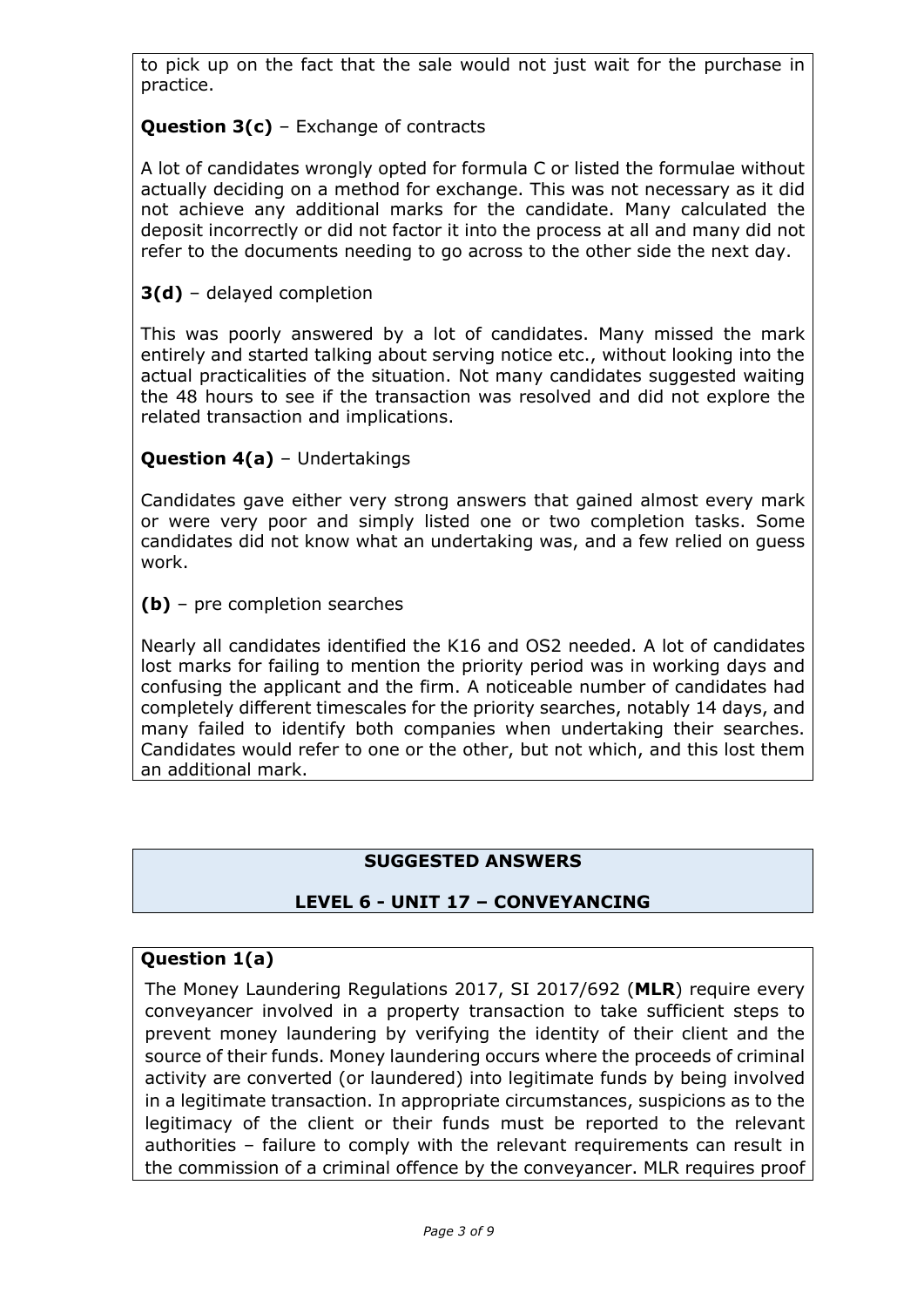of physical identity (eg a passport) and address (eg a utility bill which is not more than 3 months old).

In addition, instances of property and registration fraud are increasing. It is important to establish that the professed seller of a property does in fact have the right to sell the property and to receive the proceeds of sale. The buyer's lawyers will be expecting us to give undertakings to that effect in accordance with the Law Society Code for Completion by Post. The Law Society has published a Practice Note on this topic and has also published guidance jointly with the Land Registry. Failing to take adequate steps is a matter of professional misconduct and may give rise to liability for breach of trust and/or negligence.

# **1(b)**

These are the documents required for the contract pack for the sale of Sussex Street

- Draft contract in duplicate
- Official copy of the register
- Official copy of the title plan
- (both of the former must be less than 6 months old)
- Property Information (TA6)
- Fittings and Contents Form (TA10)
- Documents to accompany/support TA forms (if specific examples given)
- EPC (if not already supplied by the estate agent)
- Conveyance dated 23 January 1903

# **1(c)**

Entry 3 in the Proprietorship Register for Sussex Street reveals that our clients have given a personal indemnity covenant in relation to the restrictive covenants contained in the Conveyance dated 23 January 1903 (entry 1 in the Charges Register). This is consistent with the creation of a chain of indemnity covenants between the original covenantor and subsequent owners of the burdened land. Notwithstanding the sale of Sussex Street, our clients will remain liable to be sued on that indemnity covenant should Mr and Mrs Ross subsequently breach the terms of the restrictive covenants. Consequently, our clients will require the benefit of an indemnity covenant from Mr and Mrs Ross in the transfer to protect our clients against the consequences of such a breach. Notwithstanding Standard Condition 4.6.4, it is usual practice to stipulate expressly in the sale contract that such an indemnity covenant must be provided in the transfer.

### **Question 2(a)**

The following requisitions should be raised:

*Please supply a copy of the Indenture dated 15 May 1832 made between (1) Thomas Lionel Jeffries, Robert Holmes and James Martin and (2) Charles Bramhall*.

REASON: The Indenture contains "easements, restrictive covenants and other stipulations" that we need to consider given that they will bind the leasehold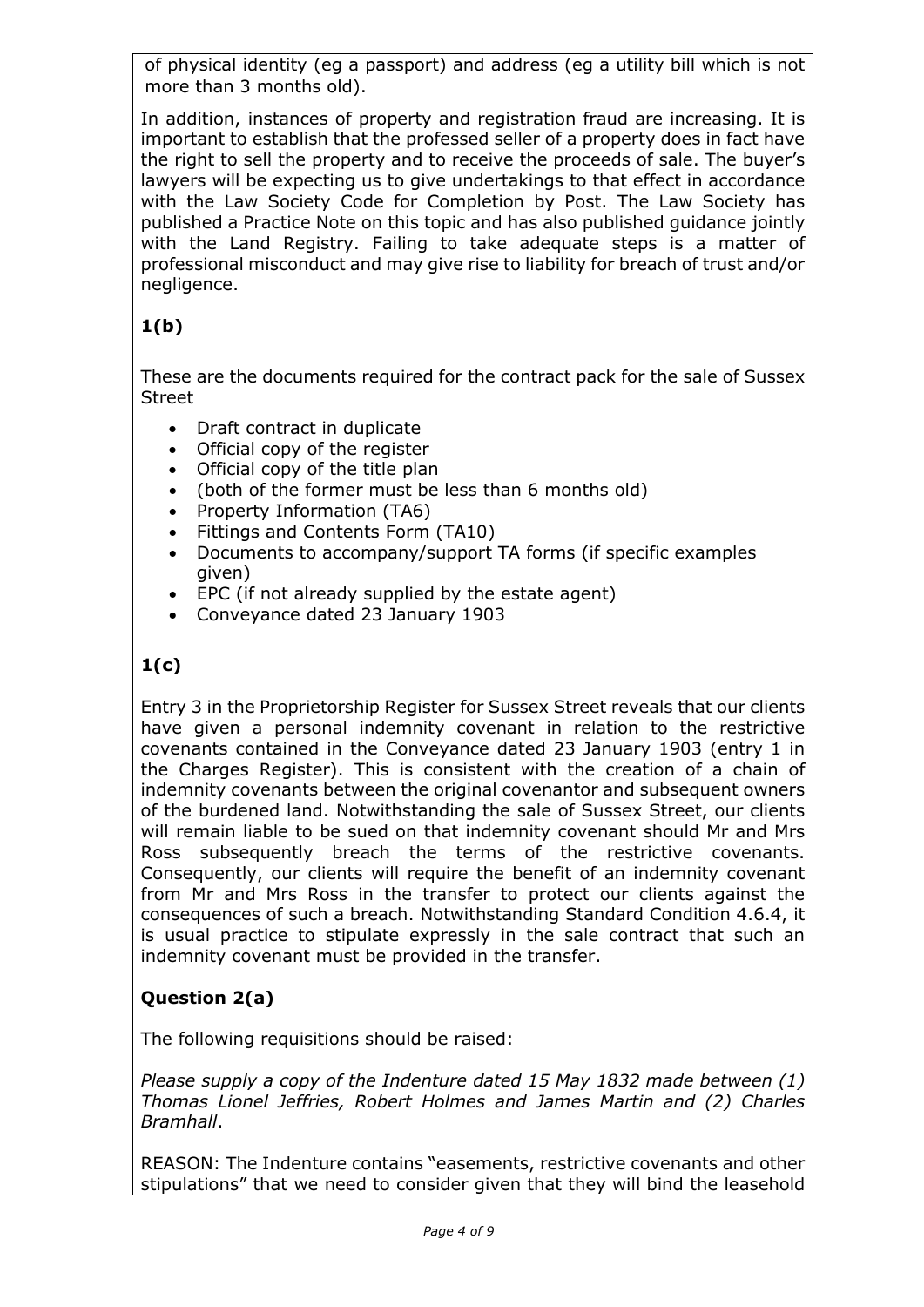title being created in favour of our clients. The Indenture is referred to on the title.

*Please supply a copy of the planning consents for the Development and confirm that all conditions have been or will be complied with*.

REASON: We need to ensure that the Development (and therefore the Property) has the benefit of planning permission and that all planning conditions (eg in relation to remediation) have been complied with. Credit any reference to listed building consent - Park View is described as a former 'mansion' house.

*Please provide a copy of the Building Regulations approval for the Development*.

REASON: We need to ensure that the Development has been built in accordance with Building Regulations.

*Please provide a copy of the Estate Plan and Form CI*.

REASON: The estate layout plan should have been approved by HM Land Registry. Form CI will show: (a) the location of the Building (and therefore the Property) in relation to the Developer's title, and (b) any incumbrances affecting the Property.

*Please provide the NHBC registration number for Park View Mansions (2019) Limited*.

REASON: This will enable us to confirm online that the Developer is registered with the NHBC and that the Property is covered by an NHBC warranty.

*Please provide a copy of: (a) the section 104 agreement made between the Developer and the local water company, and (b) the section 38 agreement made between the Developer and the local highway authority*.

REASON: The Developer's Information Sheet states that the sewers on the estate and the Roadway will be adopted: therefore, we need to confirm that the relevant agreements are in place and bonds have been provided.

*Please delete the words 'for identification purposes only' in Part 1 of Schedule 1*.

REASON: This wording will be unacceptable to HM Land Registry for the purposes of registering the Lease.

## **2(b)**

The following searches should be carried out:

- 1. CON29R to identify issues which are not land charges but which are within knowledge of LA for the CON29, eg road adoption
- 2. LLC1 to determine if any local land charges affect Flat 4.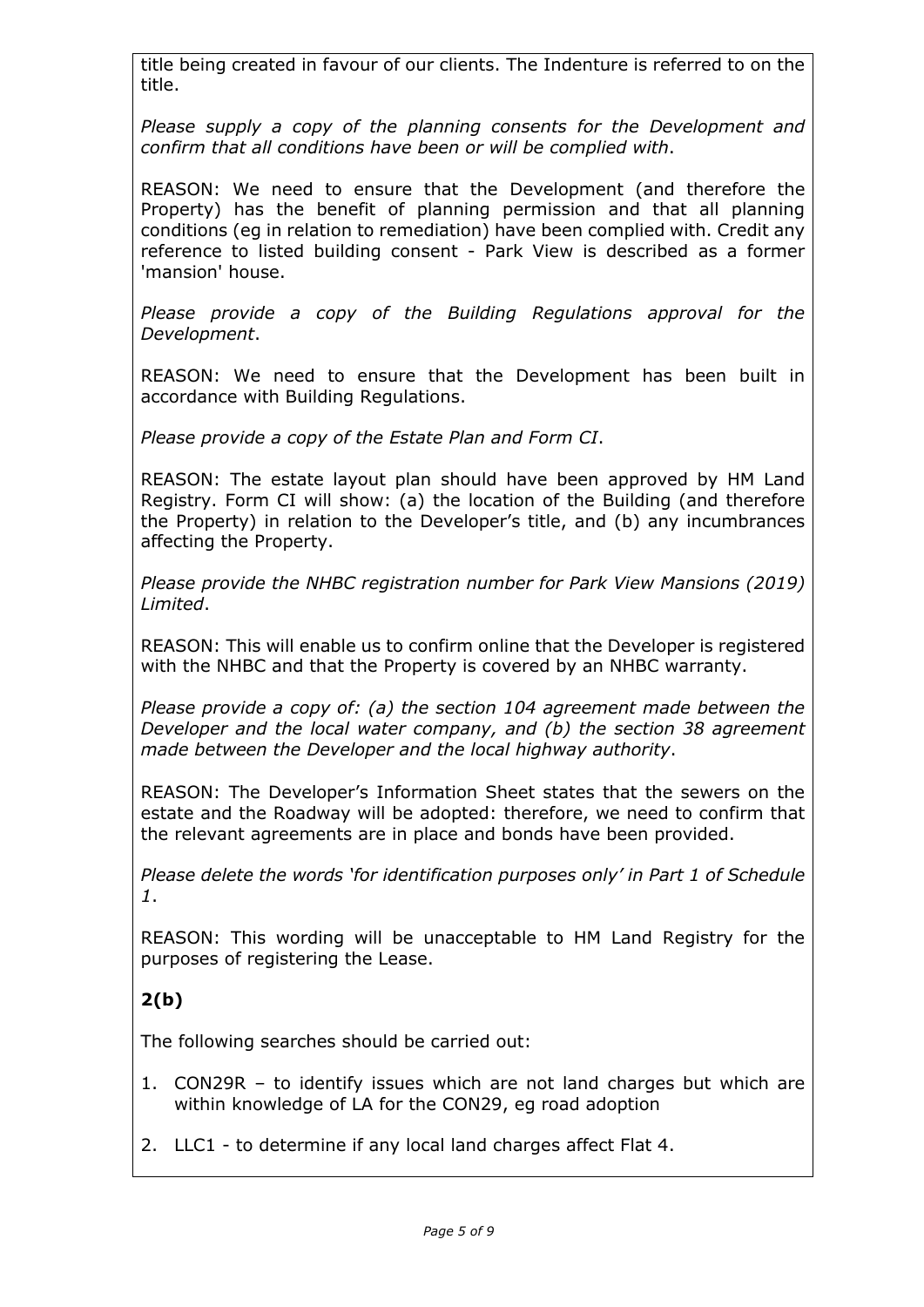- 3. CON29O to determine if there are any potential commons rights or registrations or TVG registrations (only part of the site was a filling station).
- 4. A desktop environmental search contamination is a distinct possibility given the past use as a petrol filling station. **[MARKING NOTE: Credit may also be given for any reference to the Law Society Practice Note on contaminated land]**
- 5. CON29DW a drainage and water search to determine if the Developer has entered into a bond with the local water authority.
- 6. A flood search Wisbech's location in the Fens presents a risk that the Building may be affected by flooding.
- 7. Companies House searches against both the Developer and the Management Company to confirm that they are active.
- 8. Search of NHBC website to confirm that the Developer is registered with them.

# **2(c)**

The presence of contamination presents the risk of on-site or off-site environmental harm. Ownership of the Property might, in certain circumstances, make our clients responsible for on-site and/or off-site remediation if this is required by the relevant enforcement authority. This may impact on its current or future value and/or may make it more difficult to mortgage.

We would need to report this to our clients' lender and take their instructions, as well as advising our client. We should also consider advising our clients as to the steps which they might wish to take to protect themselves (eg asking the Developer (or relevant clean-up contractor) to provide a warranty that the Development has been remediated in accordance with the terms of the planning permission, or obtaining a letter of reliance from any consultant who certifies that that remediation has occurred, or asking the Developer to obtain insurance, or asking for a copy of the planning authority's confirmation that the remediation condition has been satisfied.

## **Question 3(a)**

Paying the deposit to the Developer's Lawyers 'as agent' means that the money immediately belongs to the Developer, to whom it may be released without further reference to the Buyers. Many developers require a deposit to be paid in this way so that they can use the money to fund the cost of the continuing development works, so this requirement is likely to be nonnegotiable.

The risk to our clients is that if the Developer fails to complete, they may find it difficult to recover the deposit (particularly if the Developer were subsequently to become insolvent); this would not be the case if the deposit were being held by the Developer's Lawyers as stakeholder.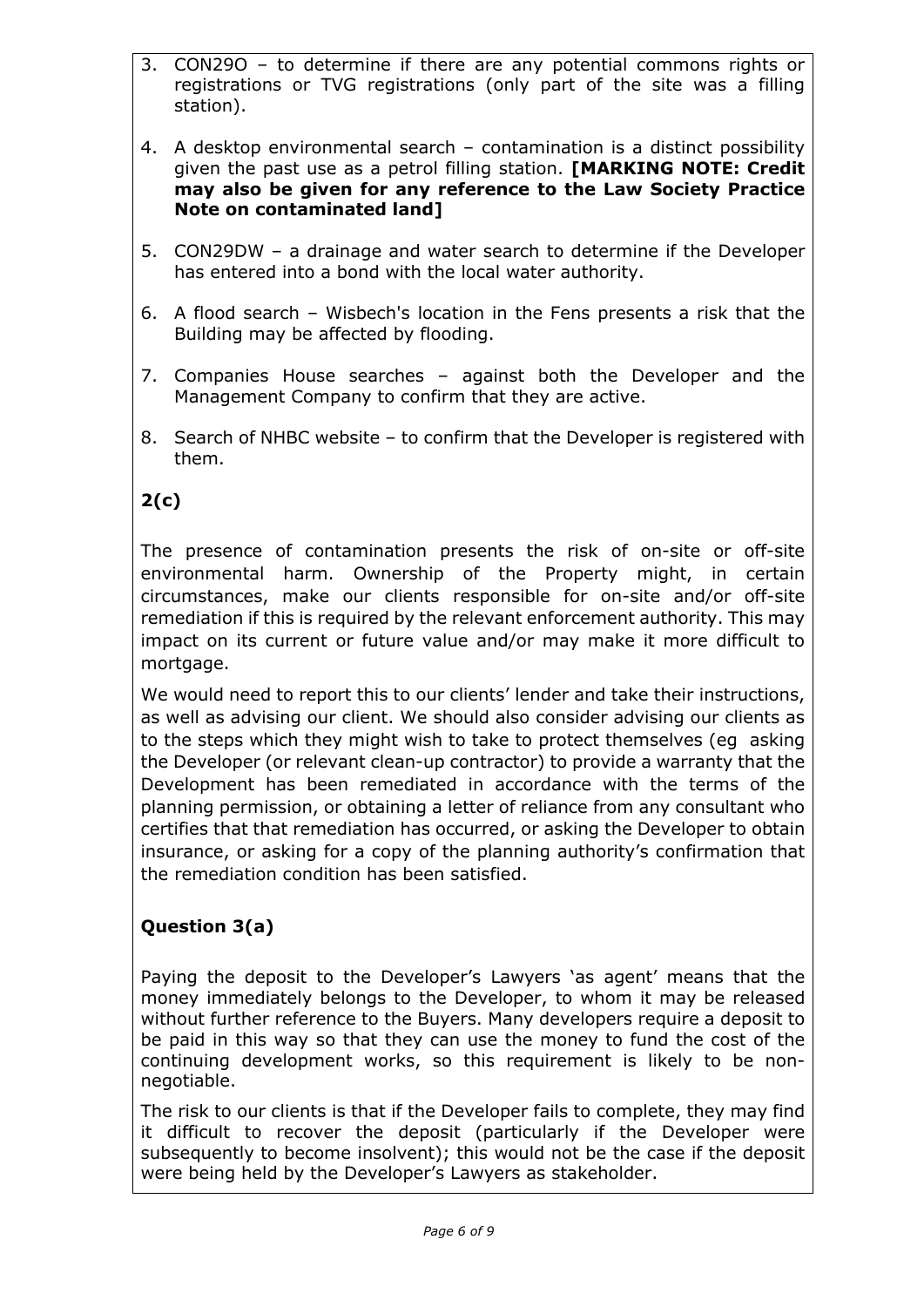Here, our clients will have the benefit of NHBC warranty cover (essentially insurance against the risk of the deposit being lost should the Developer fail to complete as the result of insolvency or fraud). Immediately prior to exchange, a Companies House search should also be carried out against the Developer to confirm that it still active.

Ordinarily, our clients would doubtless want to use the deposit received in relation to Sussex Street (£11,775) to part-fund the deposit for Flat 4 (see Standard Conditions 2.2.5 and 2.2.6). However, this is only possible if the deposit which is paid 'up the chain' will be held 'as stakeholder' which would not be the case here. Unless Touchstone Law LLP agreed otherwise, our clients would have to fund the entirety of the deposit for Flat 4 from their own resources.

# **3(b)**

In the case of Sussex Street, fixing the date for completion is straightforward: it is 20 working days after exchange (barring agreement on some other date).

In the case of Flat 4, the date for completion is not fixed by reference to the date of exchange or any other 'fixed' date; instead, it is determined by reference to one or both of two 'floating' dates (i.e., the date on which the Practical Completion Notice is served or, if later, the date on which the Developer's Lawyers provide satisfactory proof that the NHBC Buildmark cover is in place). Each of these 'floating' dates lies entirely within the Developer's control.

This means that achieving simultaneous completion on both properties will be all but impossible and our clients should proceed on the basis that it will not happen. Instead, they should look to complete the sale of Sussex Street as quickly as possible, and if needs be should find temporary accommodation elsewhere (e.g., renting, or with family/friends) until they can complete the purchase of Flat 4.

# **3(c)**

Formula B is the formula that will most likely be used as there is no onward chain. Following exchange, we will send a cheque for  $£31,000$  ((325,000 x 10%) - £1,500) to the Developer's Lawyers, together with our client's signed and dated part of the contract. Formula B contains an undertaking that the contracts will be posted that day and are held to the other side's order pending posting.

# **3(d)**

Completion should occur before 2pm on the contractual completion date, in accordance with Standard Condition 6.1. If this does not occur due to the buyers' default, they will be in breach of contract, which will entitle our clients to claim compensation from the Buyers at the contract rate, in accordance with Standard Condition 7.2. They will also be entitled to damages for any loss which they suffer as a result of the Buyers' breach (e.g., having to pay for rented accommodation which they have booked from the contractual completion date but which (in the event) they could have booked for a shorter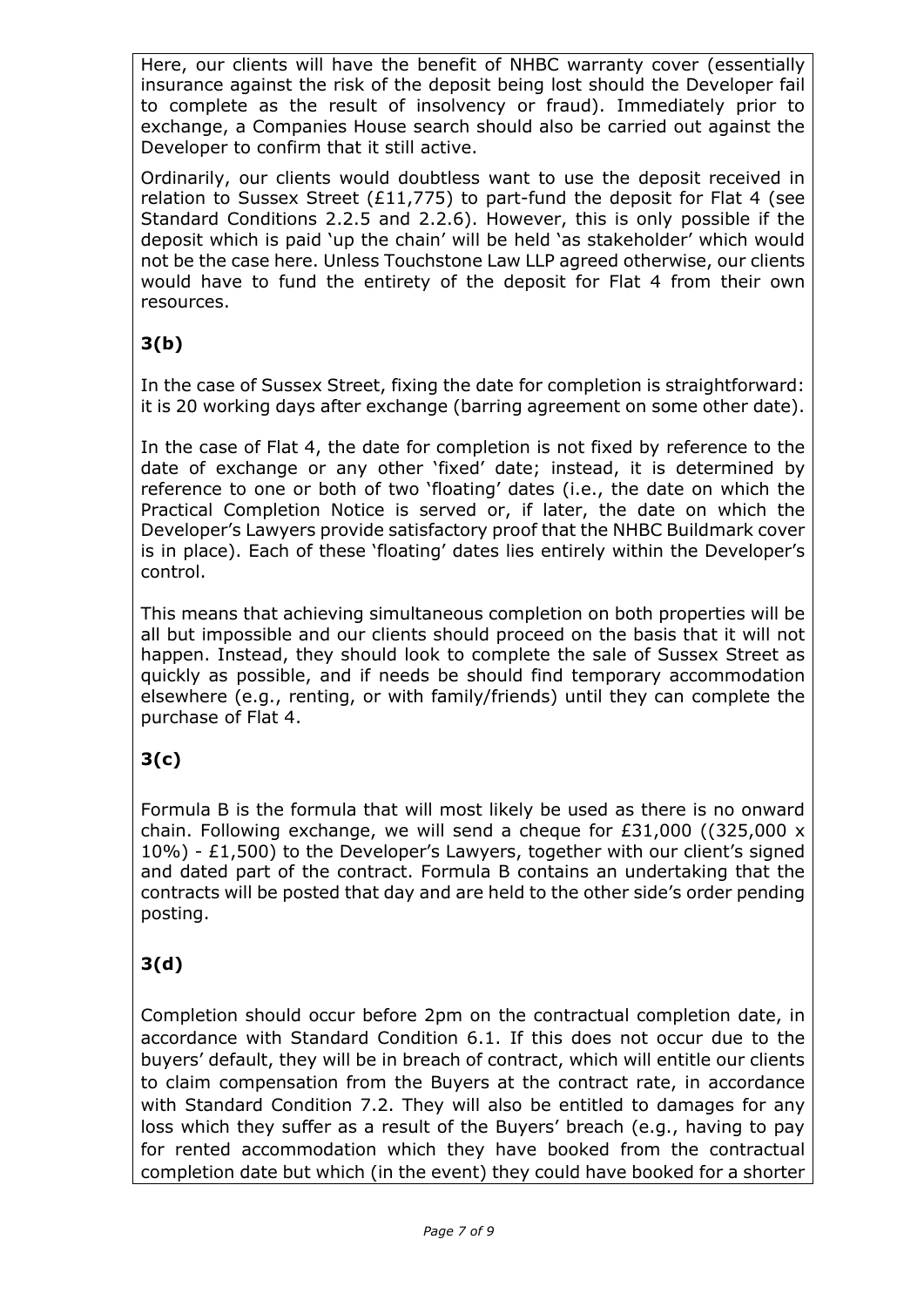period), but those damages must be reduced by the amount of any compensation which is received.

Our clients potential losses within the next 48 hours are likely to be modest, but it should not be assumed that the sale will complete within 48 hours: Touchstone Law LLP are holding a mortgage advance from Birmingham Midshires, who will require the advance to be returned to them in accordance with the UKFMLH requirements if the period of delay exceeds one working day, and if that happens the advance will have to be requested again, which may well impact on when the Buyers will actually be able to complete.

For the time being, it may be best to allow the Buyers the time requested before taking any formal steps under the contract (there being no obligation to serve a notice to complete).

## **Question 4(a)**

Under the Law Society's Code for Completion by Post 2019, I will give the following undertakings in relation to Sussex Street:

- 1. Before completion, that I have the Sellers' authority to receive the completion monies on completion and that I have the authority of CBS to receive the sum intended to repay it.
- 2. On completion, that I have sufficiently identified CBS for the purposes of the Buyer's application to HM Land Registry and I will redeem the charge to CBS, and that I will comply with agreed completion instructions and arrangements provided by the Buyer's lawyers.
- 3. After completion, that:
	- (a) I will hold the deeds and documents to the order of the Buyer's Lawyers from the point of completion
	- (b) on the same day I will notify the Buyer's Lawyers and the estate agent that completion has occurred (and that, in the case of the agent, the keys to Sussex Street can be released);
	- (c) no later than the working day after completion I will confirm to the Buyer's Lawyers in writing that completion has occurred and will send all necessary documents to them at their own risk by first class post or DX;
	- (d) I will notify the Buyer's Lawyers as soon as I receive notification that the charge in favour of CBS has been discharged (electronically or by DS1).

# **4(b)**

The following pre-completion searches should be carried out in relation to Flat 4:

1. K16 bankruptcy searches against our clients Stefan Hubner and Gillian Anne Hubner. They are using a mortgage advance from Cambridge Building Society (CBS), who will not wish to advance money to a person who is bankrupt. The search result gives a priority period of 15 working days within which to complete the mortgage. The applicant is Kempstons.